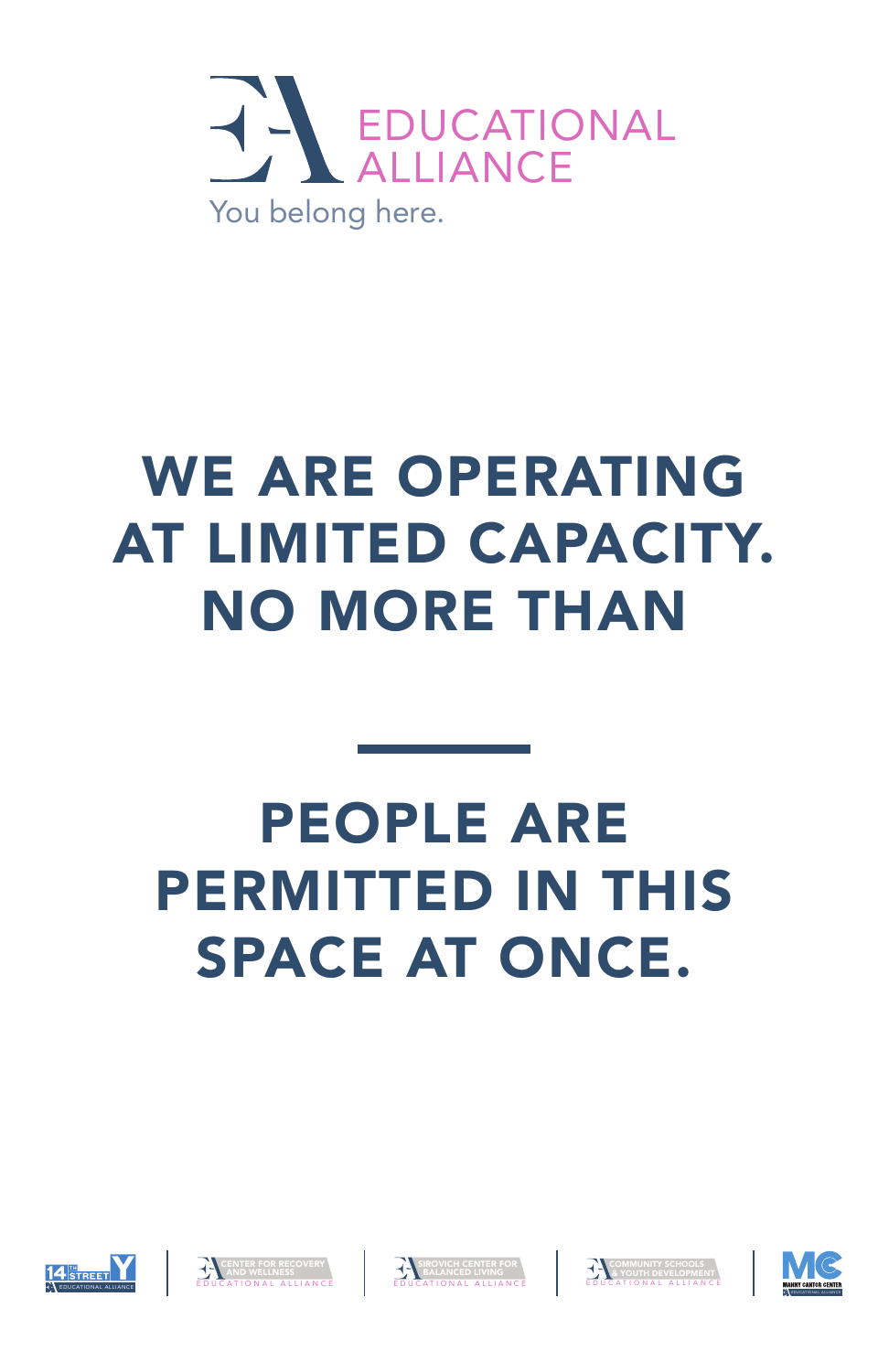







## 我们将进行限流营业。 该空间内一次只能容纳不超过